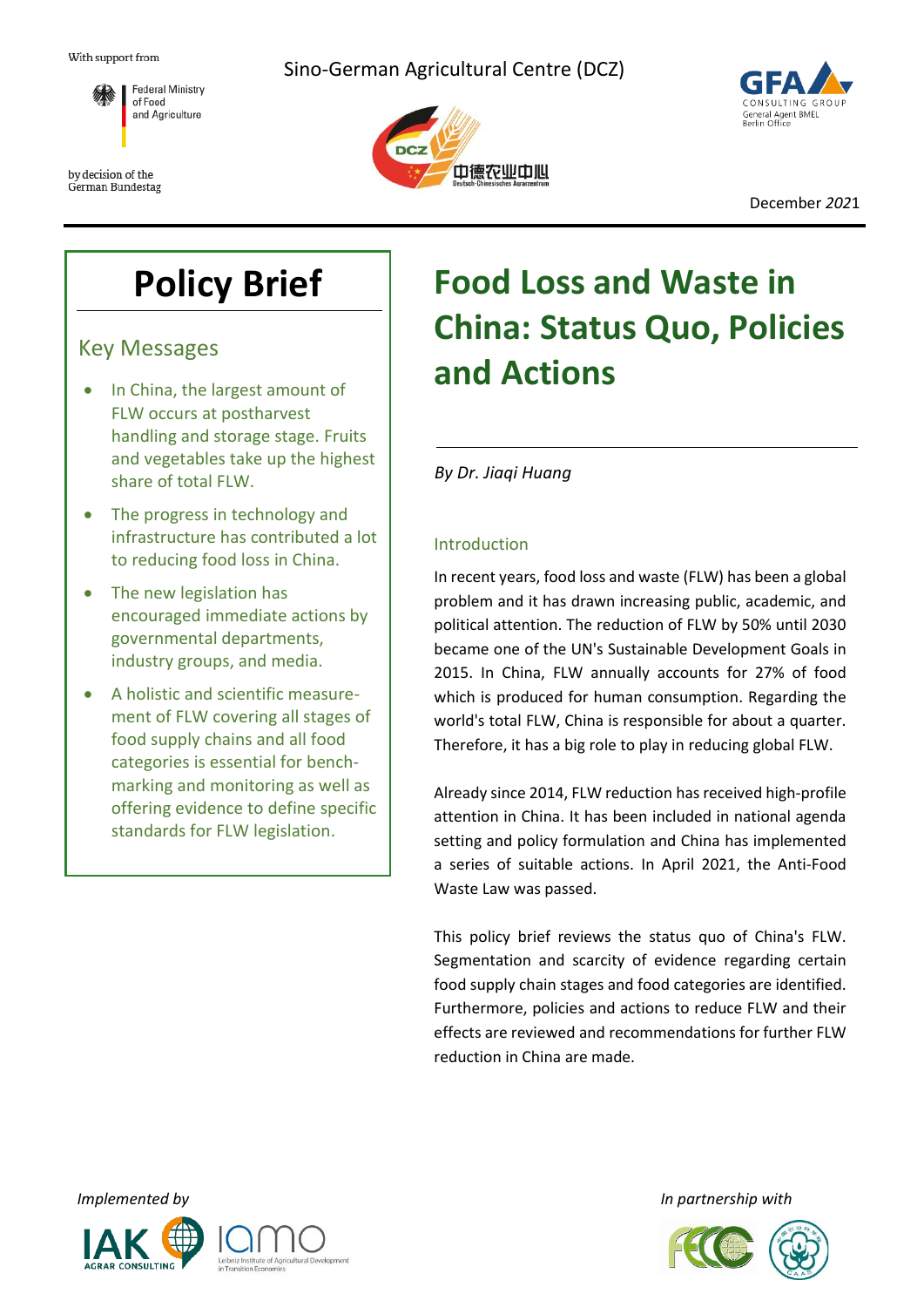

# Status quo of FLW in China

Recent scientific research has provided the latest estimate of FLW along China's food supply chain. It was based on large-scale fieldwork conducted over six years plus a comprehensive literature review. The estimation shows that from 2014 to 2018, every year, 349±4 Mt (27%) food produced for human consumption was lost or wasted in China (Xue et al., 2021). Some earlier studies indicated similar estimates, within a range of 20 to 40% (Liu, 2014; Liu et al., 2013a). While the share of 27% is still lower than in developed countries like the US (30 to 40%), the total quantity of FLW in China is about a quarter of the world's total FLW (1,300 Mt).

Concerning the FLW along different stages of the food supply chain, the largest amount of FLW in China is found at the postharvest handling and storage stage both for the total (159±3 Mt, 45%) and for most individual food categories (28%, 54%, 50%, and 56%, respectively, for cereals, roots and tubers, fruits and vegetables, and meat) (Xue et al., 2021). In contrast, in many developed countries FLW at postharvest handling and storage stage is rather low (Table 1). The high FLW at postharvest handling and storage stage in China results mainly from low technological and infrastructural capacity (Liu, 2014). The production stage also contributes to a notable share (24%, 82±2 Mt) of total FLW, particularly for cereals (23%) and milk (47%). This is mainly caused by extreme weather, insects, diseases, and poor harvest technique (FAO, 2019). Food waste generated at consumption stage is also alarming, contributing to 17% of the total FLW (59±1 Mt). Dining out is increasing in China, and it is estimated that there are 17 to 18 Mt food being wasted annually in catering services in Chinese cities (WWF, 2018). It is noteworthy that out-of-home food waste accounts for 13% of the total FLW, far exceeding household food waste (4%). On the contrary, many industrialized countries have a higher FLW share from household food waste. FLW that is generated at the stages of distribution and retailing and processing accounts for 11% and 4% of total FLW in China, respectively.

| Countries | Production | Postharvest       | Processing | Distribution, | Consumption |
|-----------|------------|-------------------|------------|---------------|-------------|
|           |            | handling, storage |            | retailing     |             |
| China     | 24%        | 45%               | 3%         | 11%           | 17%         |
| Japan     | 10%        | 10%               | 44%        | 4%            | 32%         |
| EU        | 25%        | 0%                | 24%        | 5%            | 46%         |
| UK        | 20%        | 5%                | 16%        | 7%            | 53%         |
| Canada    | 9%         | 0%                | 18%        | 14%           | 59%         |
| Finland   | 12%        | 0%                | 20%        | 18%           | 50%         |

*Table 1: Comparison of FLW by stages of food supply chain (Source: Xue et al., 2021)*

Within food categories, fruits and vegetables account for the highest share (62%, 215±4 Mt) of total FLW in China, followed by meat (17%), cereals (9%), and oilseeds and pulses (5%). Fruits and vegetables also dominate (over 30%) at each stage of the supply chain, especially in retail. However, when looking at the FLW rate (proportion of FLW to the production amount of a specific food category), meat is No. 1 (50%), followed by oilseeds and pulses (49%), roots and tubers (32%), fruits and vegetables (28%), fish and seafood (23%), cereals (13%), and milk (8%) (Figure 2). A more recent survey conducted between 2017 and 2019 in 12 provinces across China shows that the loss rate of vegetables and fruits from production to distribution is surprisingly lower than in industrialized countries (Lu et al., 2021).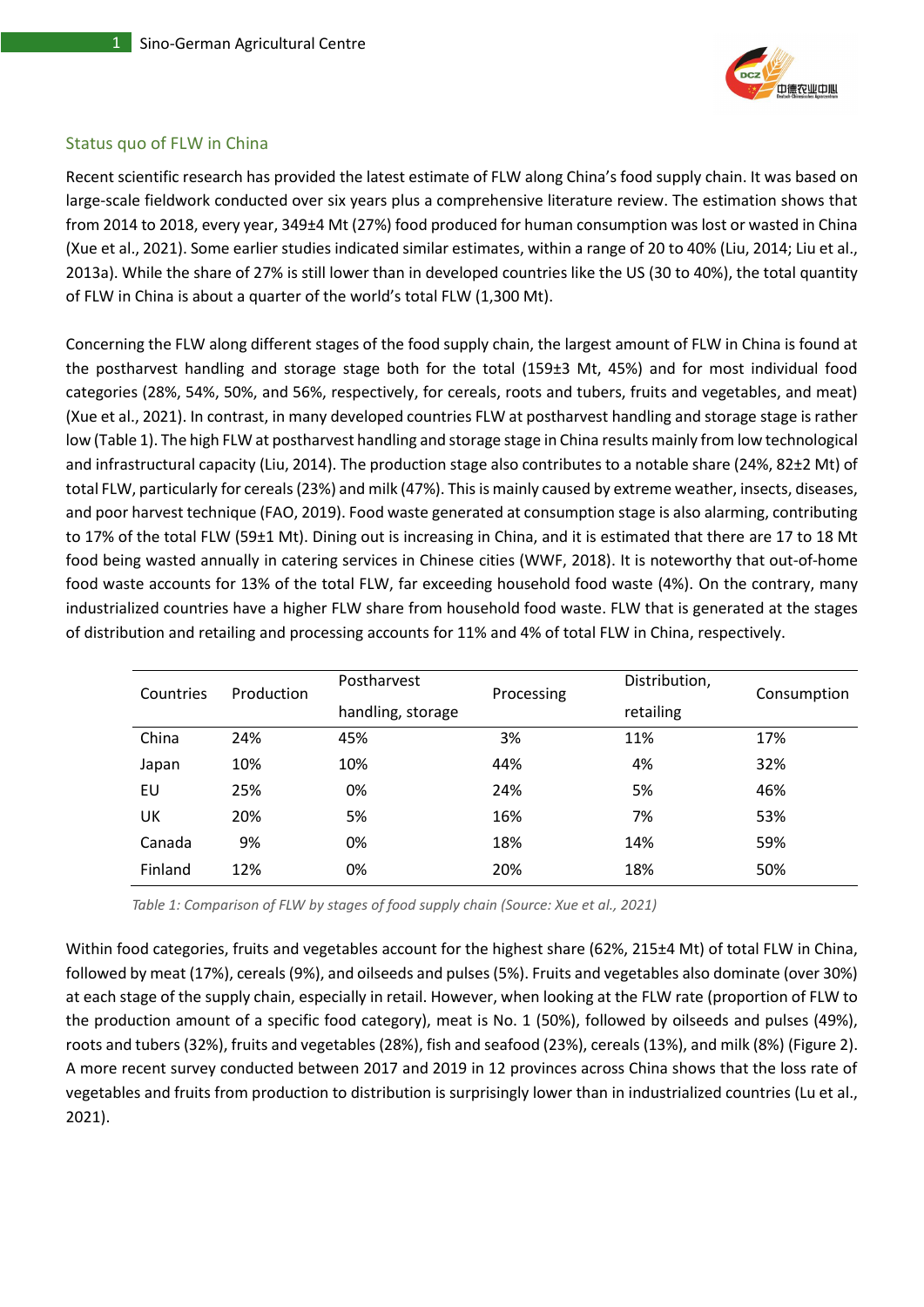



*Figure 2: Estimated FLW in China by food categories, annual average 2014-2018 (Source: Xue et al., 2021)*

# Chinese policies, laws and regulations as well as campaigns addressing FLW

From 2007 to 2014, China has established some regulations, policies, and official plans addressing FLW (see a summary in Liu, 2014). However, many of them mainly aim at improving the efficiency of the agricultural sector, or cover waste or municipal solid waste in general, but not specifically adapted to FLW. Moreover, quite a few of them focus on postharvest losses (especially at storage), but only very few on consumer food waste.

First, since 2014, FLW reduction has received greater attention on top level in China which has resulted in several policies and actions. Most importantly, new legislation was adopted: The Anti-Food [Waste Law of the People's](http://en.pkulaw.cn/display.aspx?cgid=97d7d0ae995676c1bdfb&lib=law)  [Republic of China](http://en.pkulaw.cn/display.aspx?cgid=97d7d0ae995676c1bdfb&lib=law) came into force on April 29, 2021. Its overall aim is to prevent food waste, guarantee food security, carry forward traditional virtues of the Chinese nation, and promote sustainable economic and social development. The 32 articles of the law mainly regulate the responsibilities of catering service providers, catering takeaway platforms, tour operators, supermarkets and shopping malls, education administrative authorities and news media. Key points include: catering service providers have to take measures to prevent food waste, catering takeaway platforms have to remind consumers to order an appropriate amount of food in a conspicuous way, tour operators have to guide tourists to eat in a civilized and healthy manner, supermarkets and shopping malls have to strengthen the daily inspection of the food they operate and carry out categorized management of the food near its shelf life. Education administrative authorities and news media have to guide the public to establish a correct concept of food consumption. It is prohibited to produce, release or disseminate any program, audio or video information that advocates food waste, such as eating large quantities and overeating. Vendors that "induce or mislead consumers into making excessive orders" can now be fined up to ¥10,000 (€1,390). Restaurants that consistently waste "large amounts" of food face fines of up to ¥50,000 (€6,952). Making "binge-eating" videos where vloggers "usually leave a lot of food uneaten and often vomit what they have consumed" face fines of up to ¥100,000 (€13,905). All units and individuals have the right to report to the relevant departments and organs upon discovery of any act of wasting food by food producers and dealers. The departments and organs receiving such reports shall promptly handle them in accordance with the law. Besides, the leadership and responsibilities of governments at all levels are emphasized in the law to establish and improve the anti-food waste work mechanism, organize the monitoring, investigation, analysis and assessment of food waste, and strengthen supervision and administration.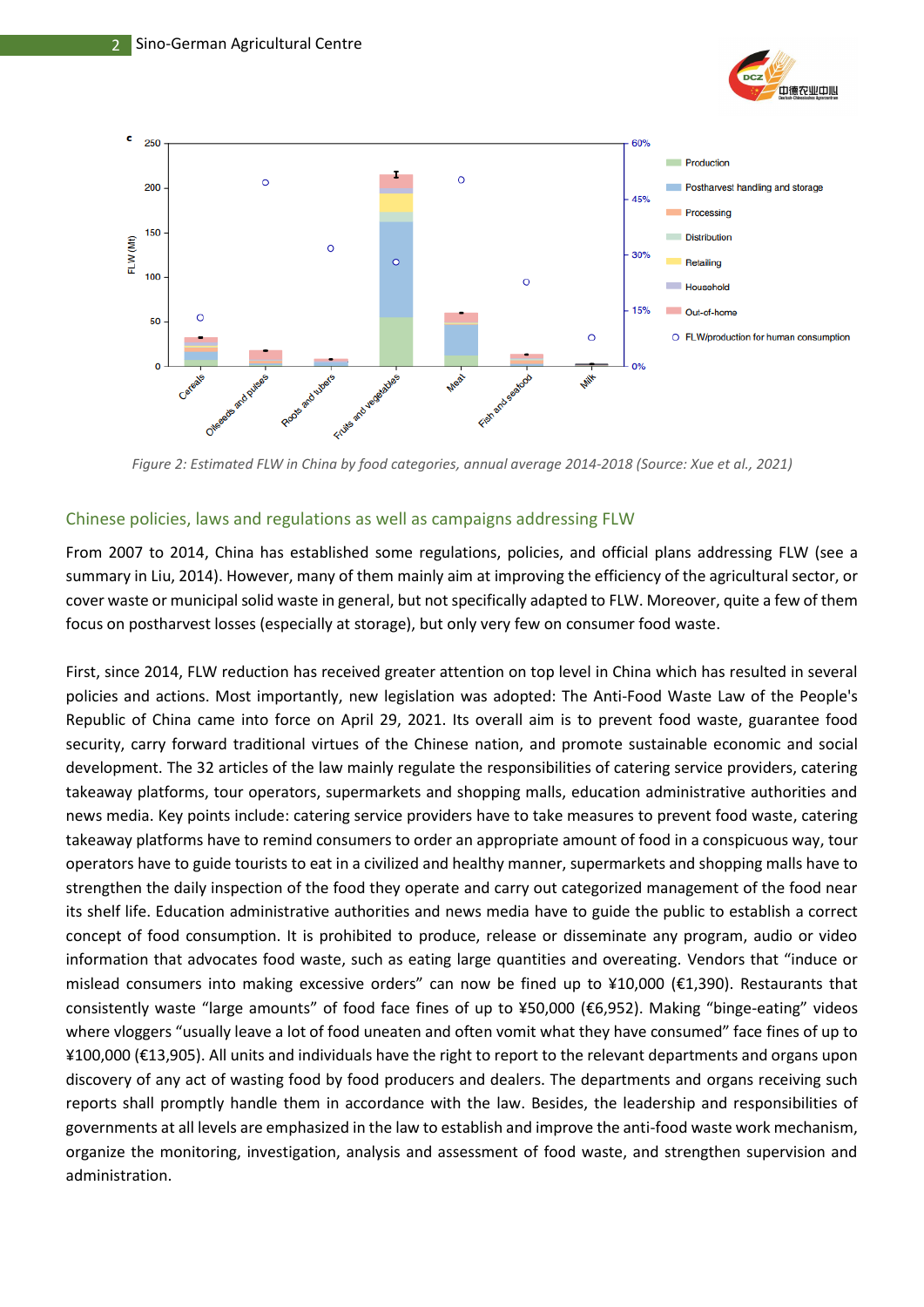

Second, China invests in storage infrastructure. In China, over 50% of grain is stored by farm households, 25% by commercial enterprises and 25% by local and central governments. Losses of the latter ones are relatively low and similar to developed countries' level (HLPE, 2014). However, high storage losses are found at farm households. They are mainly caused by the poor storage infrastructure. A programme led by the National Food and Strategic Reserves Administration (NFSRA) aiming at improving farmers' grain storage infrastructure was piloted in three major grain production provinces in 2007 and expanded to 26 provinces in 2016 (NFSRA, 2020). The programme covers 8 million farmers and an estimated 5.5 million tonnes of farmers' grain storage. More than 100 million small barns have been built for farmers. Moreover, the NFSRA started to build grain post-harvest service centres in main grain producing counties in China in 2017. The centres provide cleaning, drying, storing, primary processing, and selling services to farmers. So far, more than 5,300 centres have been built in China (NFSRA, 2021).

Third, local and non-governmental campaigns are launched. A grassroots campaign that encouraged Chinese consumers to "Empty Your Plate" was launched in Beijing in 2013. In the beginning, the campaign encouraged people to spread the message of reducing food waste via Weibo, a Chinese social media site. More than 750 restaurants in Beijing participate in the campaign, which has also received considerable public support. Restaurants serve smaller dishes, encourage the use of doggy bags or offer discounts and certificates to customers who do not leave any food on their plate (FAO, 2019). The widespread attention that it received caught the attention of the central government, which later launched a series of policies to reduce food wastage. One such policy, which was linked to President Xi Jinping's wider anti-corruption drive, called for an end to lavish banquets hosted by government officials. The China Consumers' Association also asked restaurants to abolish minimum fees, which often result in customers ordering more food than they could eat to avoid an additional service charge. Besides the "Empty Your Plate" campaign, options for "small dish", "half dish", or "dish for one person" has been popular in many restaurants and food order and delivery platforms in China.

Fourth, consumer education and advocacy activities in the media have considerably increased since 2013. Along with the "Empty Your Plate" campaign, a series of public advertisements against food waste have been displayed by public media, the national and state-run TV station CCTV as well as a number of TV stations at provincial level, and on social media.

Fifth, China participates in the global collaboration for FLW reduction. It hosted the International Conference on Food Loss and Waste which was held in Jinan in September 2021 and attended by ambassadors to China from 16 countries and agricultural ministers from 24 countries. China wants to promote the establishment of an international mechanism for cooperation on FLW. The "Jinan Initiative" was released during the conference to call for global awareness, strengthening capacities, joint actions for reducing FLW, and contribute to the achievement of the UN's 2030 Agenda for Sustainable Development.

# First estimated impact of these laws and regulations on FLW in China

Reduced food loss: Generally, the technological and infrastructural progress in Chinese food supply chains has contributed to less food loss. Although there is no impact evaluation particularly for the investment in reducing FLW, the trend of FLW reduction has been observed by comparing literature over several years. For example, the latest field survey for loss rates of staple food crops at the storage stage (0.6% in Lu et al., 2021) appears notably lower than earlier estimates (5.7 to 8.6% in Liu, 2014; 3.2% in Gao et al., 2016; 2.2% in Yin, 2017). The loss rate of staple food crops at all stages (7.9%) in the latest estimate is also lower than earlier estimates (13.5 to 18.5% in Ying et al., 2005). The same trend is observed for loss reduction of vegetables and fruits (Li et al., 2015; Lü et al.,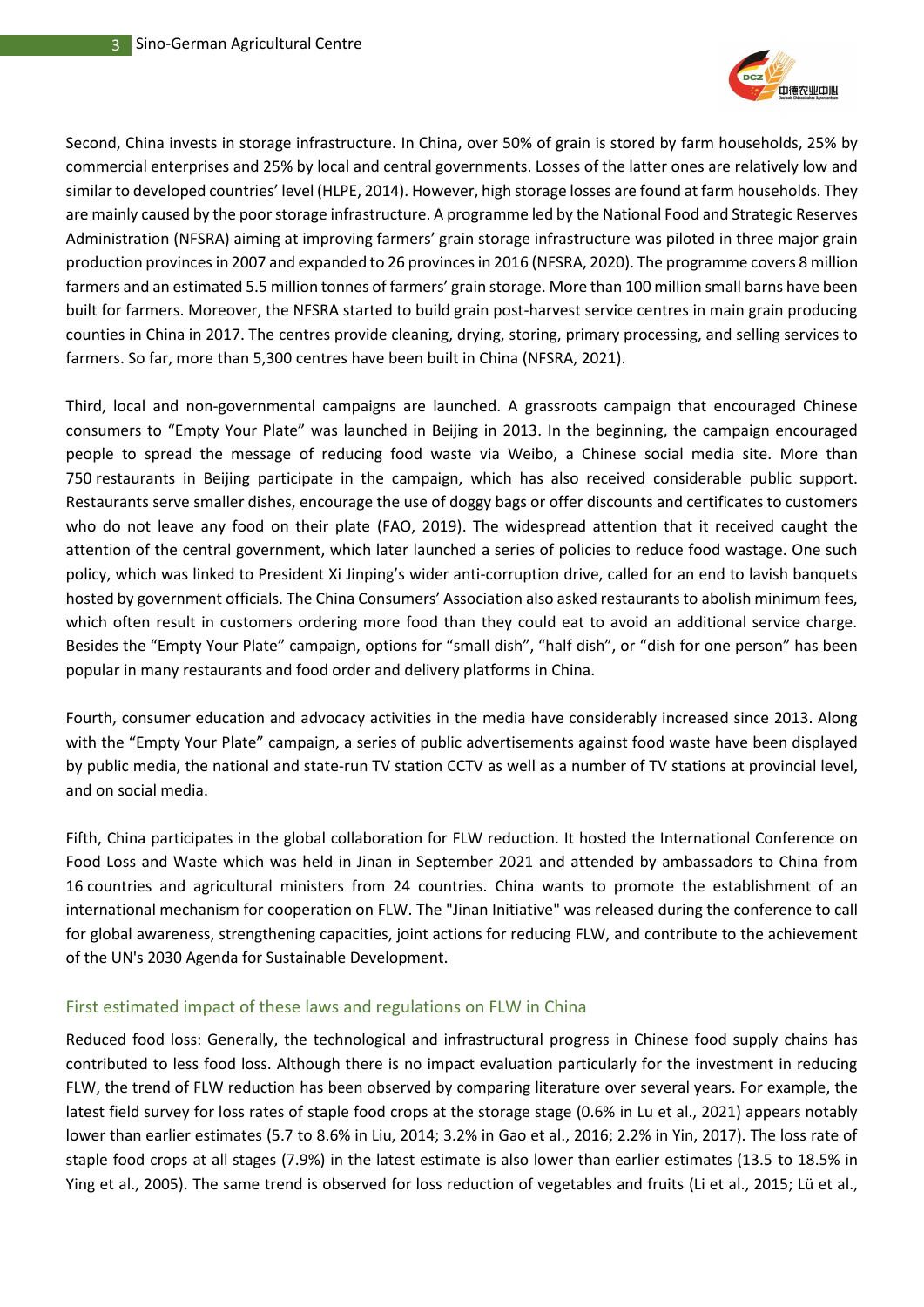

2018; Lu et al., 2021). The NFSRA has made a first estimate of impact of grain postharvest service centres. It reported that the grain loss rate at storage stage was on average reduced by 4 percentage points (NFSRA, 2021).

Changes after new legislation: The Anti-Food Waste Law has only been enacted this year. Therefore, it is too soon to solidly substantiate its impact. However, some changes and actions have emerged in governmental departments, industry groups, and media right after the new legislation. In June 2021, a notice of implementing the Anti-Food Waste Law was jointly introduced by the State Council's Food Safety Office, the Ministry of Education, the Ministry of Commerce, the State Administration for Market Regulation, and the National Government Offices Administration (The State Council of China, 2021). The notice requires food producers and businesses to improve their storage, transportation and processing mechanisms. It also requires canteens, food testing agencies and other entities to take more actions to curb food wastage. Specifically, the notice sets guidelines asking fast food delivery platforms to remind consumers to be judicious when ordering food and encourages school canteens to upload videos of their kitchen daily, to ensure transparency concerning food safety and quantity. Led by the Ministry of Commerce, scientists and food-related associates are working together to set guidelines and standards for assessing FLW along the food supply chains (Cheng, 2021). Culinary industry groups have started promoting "N−1" or "N−2" meals in cities like Wuhan, Zhuhai, and Changsha, which means the number of shared dishes when dining in large groups should be less than the number of guests. More and more restaurants have pledged to offer small-portion options. A survey conducted one month after the implementation of the Anti-Food Waste Law shows that 73.17% of respondents found restaurants put up posters encouraging customers not to waste food, 79.91% of respondents found restaurants and food delivery platforms have posted a new online "reminder" of suggested portions by number of people, and of avoiding over-ordering (Chuanguan News, 2021). As for actions by media, all the bingeeating videos have been removed from social media sites.

# Recommendations for further FLW reduction in China

With growing affluence and urbanization, China's consumer food waste is expected to increase in the future as this has been observed in some industrialized countries. It is about time to integrate FLW reduction into China's national agenda and policy formulation. Government, private sector, and people have all increased their awareness for FLW reduction and have taken many actions. However, the policy framework to fight FLW is far from being completed. Many endeavours need to be invested in science and research, technology, and legislation. After reviewing existing policies, regulations, and actions inside and outside China, the following recommendations are given:

First, a holistic and scientific FLW measurement covering all food supply chain stages and all food categories is essential. It is also needed for setting an FLW reduction target such as the UN's SDG Target 12.3. At the moment, FLW measurement in China is still insufficient and a major constraint for FLW governance. The fragmented estimation of food waste mainly results from conceptual and methodological inconsistence and data scarcity. FLW data regarding stages of food supply chains and food categories is imbalanced. Only a few of the 107 FLW articles and reports published in China deal with FLW of meats (18.7%), seafood (3.7%), and milk (0.9%), which contains quality proteins. The share of publications on fruits and vegetables, the food category with the highest FLW, is rather low (6.5%). For stages of food supply chains, FLW estimation of farm-level storage, food services, retailing and households remains poorly understood. Moreover, existing FLW estimates for China are largely secondary in nature and literature derived, primary source data based on ground-level measurements are scarce. Therefore, it is fundamental to invest in research to obtain more reliable estimates and comprehensive understanding of the FLW in China, and to establish an interoperable system that harmonize FLW measurement and assessment at different levels (i.e. national and territorial aggregation, organizations and individuals).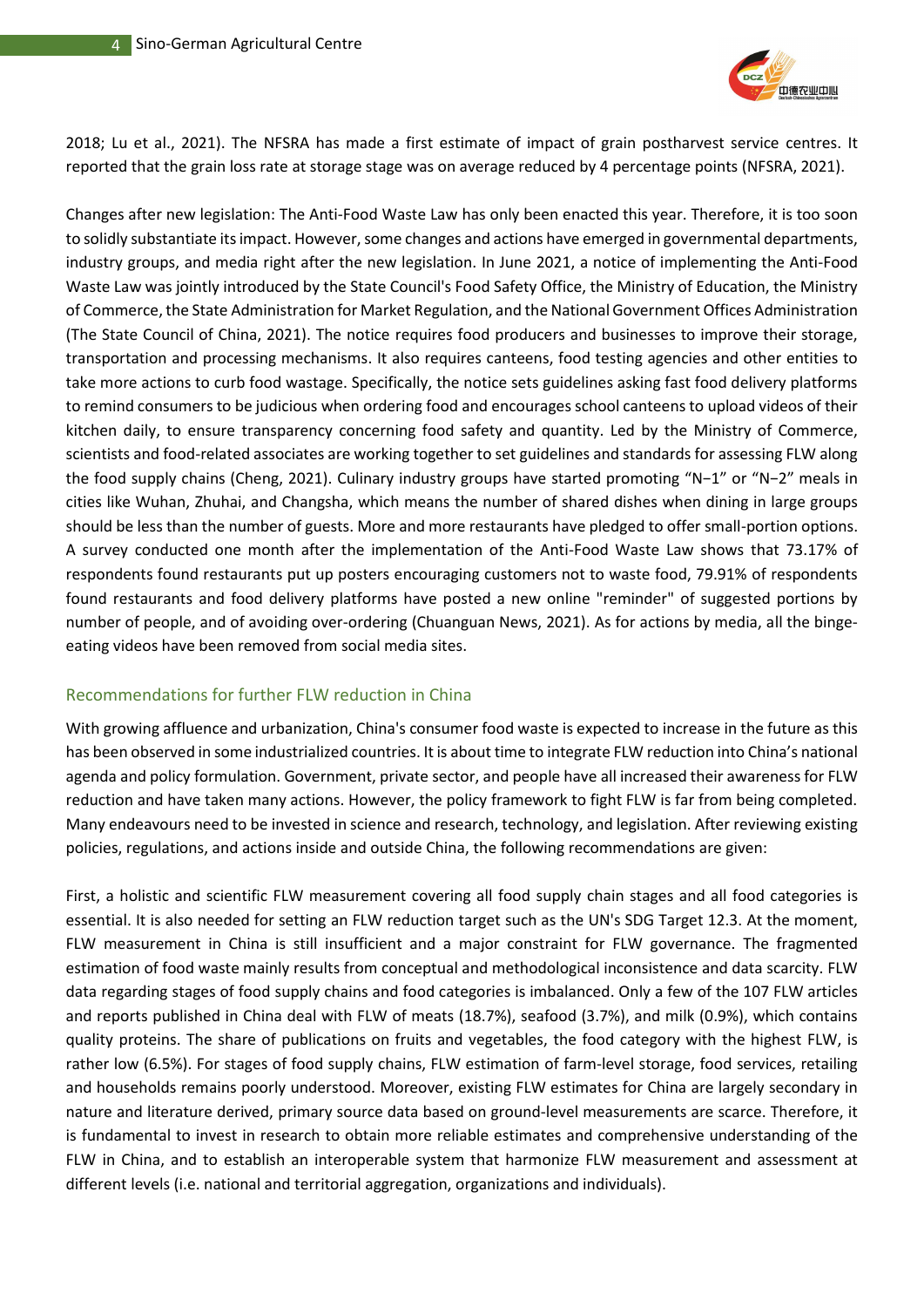

Second, the opportunity of establishing an FLW reporting mechanism or innovative partnerships with industry associations and consortia, business platforms of food services, food service providers and private entities, and local governments needs to be explored. For example, since 2020, the EU member states have been obliged to annually report their FLW based on five levels of the food supply chain. Therefore, some member states take actions to monitor and collect data. In Germany, all stakeholders should be involved in developing prevention measures, collecting reliable data and collaboration (BMEL, 2019). China, at this stage, can explore an innovative way to cooperate with the private sector to monitor, report and share FLW data. The reporting mechanism is expected to be helpful in generating aggregated sectoral, provincial, and national FLW data, and in increasing accountability.

Third, it is necessary to invest in food supply chain technology. Food loss at storage stage has been distinctly reduced due to the improvement of storage infrastructure. However, there is still significant potential for further FLW reduction. Advanced and new technologies can help to reduce mechanical damage that occurs during harvesting and processing. Investing in cold chains can help to reduce food loss at distribution stage. Big data of high granularity in the private sector (e.g., platform business of food services) can be used to monitor FLW and to analyse causes for FLW at industrial as well as individual level (e.g., consumers' preference and behaviour).

Fourth, the law enforcement basis and inspection standards for the Anti-Food Waste Law should be improved. The current FLW legislation in China is not precise enough with regard to the law enforcement basis and inspection standards. More details need to be included such as the responsibility and accountability of each stakeholder in reducing FLW to a certain level. It is expected that recommendations 1 to 3 are helpful in offering evidence as basis for detailed FLW legislation standards.

Last, global collaboration on FLW in the fields of research, business and policy advocacy should be encouraged. With its important role in world economy and world food systems, China should foster global partnerships between scientists, policy makers, industries and civil society to achieve the SDG 12.3.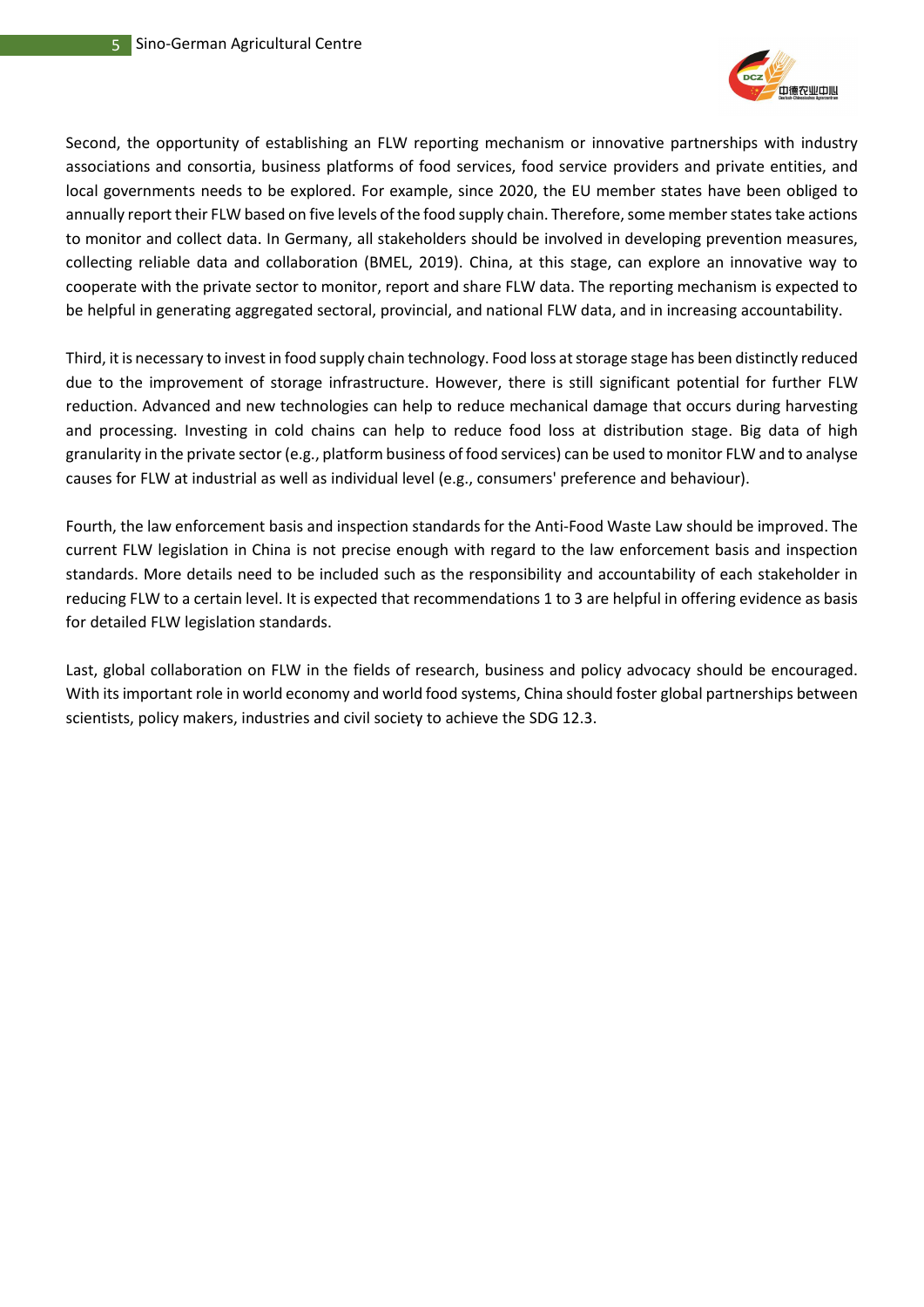

#### References

BMEL. (2019) National Strategy for Food Waste Reduction. Federal Ministry of Food and Agriculture (Bundesministerium für Ernährung und Landwirtschaft), Berlin, February 2019, 20 pages, available at [https://www.bmel.de/SharedDocs/Downloads/EN/Food/Strategy\\_FoodWasteReduction.pdf?\\_\\_blob=publicationF](https://www.bmel.de/SharedDocs/Downloads/EN/Food/Strategy_FoodWasteReduction.pdf?__blob=publicationFile) [ile.](https://www.bmel.de/SharedDocs/Downloads/EN/Food/Strategy_FoodWasteReduction.pdf?__blob=publicationFile)

Cheng, S. (2021). Food Loss and Waste in China. Presentation at the Independent Dialogue of United Nations Food Systems Summit. Beijing, September 15, 2021. (Chinese).

Chuanguan News. (2021). Survey on implementing the Anti-Food Waste Law. (Chinese). <https://baijiahao.baidu.com/s?id=1702638850552651367&wfr=spider&for=pc>

FAO (Food and Agriculture Organization of the United Nations). (2019). The State of Food and Agriculture 2019. Moving Forward on Food Loss and Waste Reduction.

HLPE. (2014). Food losses and waste in the context of sustainable food systems. A report by the High-Level Panel of Experts on Food Security and Nutrition of the Committee on World Food Security, Rome 2014.

Li, C., Xiao, X., Zhang, Y. (2015). Comparison of different distribution modes and price formation of vegetables: a survey of vegetables from Shouguang in Shandong to Beijing (Chinese). China's Rural Econ 8, 53–66.

Liu, G. (2014). Food Losses and Food Waste in China: A First Estimate, OECD Food, Agriculture and Fisheries Papers, No. 66. OECD Publishing.

Lu, S., Cheng, G., Li, T., Xue, L., Liu, X., Huang, J., & Liu, G. (2022). Quantifying supply chain food loss in China with primary data: A large-scale, field-survey based analysis for staple food, vegetables, and fruits. Resources, Conservation and Recycling, 177, 106006.

Lü, N., Peng, J., Zhao, R. (2018). The causes and countermeasures of potato loss at storage in Bashang. Northwest Hebei. Farm Staff 4, 55+11.

NFSRA. (2021). The National Food and Strategic Reserves Administration: More than 5300 centers have been built in China. (Chinese).<https://baijiahao.baidu.com/s?id=1702893067220008588&wfr=spider&for=pc>

The State Council of China. (2021). A notice of implementing the Anti-Food Waste Law. (Chinese). [http://www.gov.cn/zhengce/zhengceku/2021-06/25/content\\_5620700.htm](http://www.gov.cn/zhengce/zhengceku/2021-06/25/content_5620700.htm)

WWF (World Wide Fund for Nature). (2018). Report of Food Waste in Chinese Cities. (Chinese).

Xue, L., Liu, X., Lu, S., Cheng, G., Hu, Y., Liu, J., Dou, Z., Cheng, S., Liu, G. (2021). China's food loss and waste embodies increasing environmental impacts. Nat. Food. 2021 2 (7), 519–528.

Yin, G., 2017. Estimation of postharvest loss and reduction countermeasures for grain in China in Recent Years (Chinese). Cereal Feed Ind 1–3.